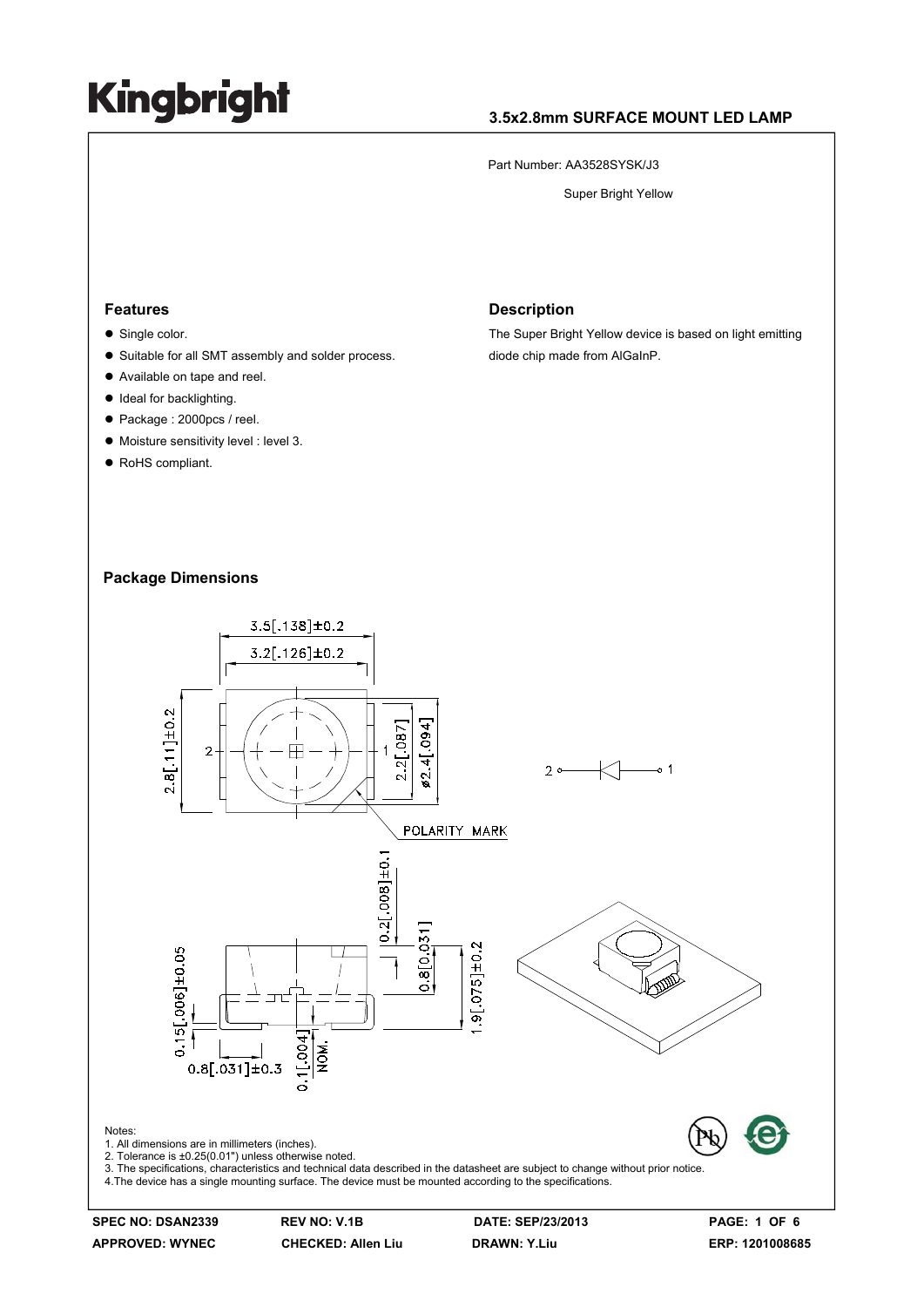### **Handling Precautions**

Compare to epoxy encapsulant that is hard and brittle, silicone is softer and flexible. Although its characteristic significantly reduces thermal stress, it is more susceptible to damage by external mechanical force. As a result, special handling precautions need to be observed during assembly using silicone encapsulated LED products. Failure to comply might lead to damage and premature failure of the LED.

1. Handle the component along the side surfaces by using forceps or appropriate tools.



2. Do not directly touch or handle the silicone lens surface. It may damage the internal circuitry.





3. Do not stack together assembled PCBs containing exposed LEDs. Impact may scratch the silicone lens or damage the internal circuitry.



- 4.1. The inner diameter of the SMD pickup nozzle should not exceed the size of the LED to prevent air leaks.
- 4.2. A pliable material is suggested for the nozzle tip to avoid scratching or damaging the LED surface during pickup.
- 4.3. The dimensions of the component must be accurately programmed in the pick-and-place machine to insure precise pickup and avoid damage during production.



5. As silicone encapsulation is permeable to gases, some corrosive substances such as  $H_2S$  might corrode silver plating of leadframe. Special care should be taken if an LED with silicone encapsulation is to be used near such substances.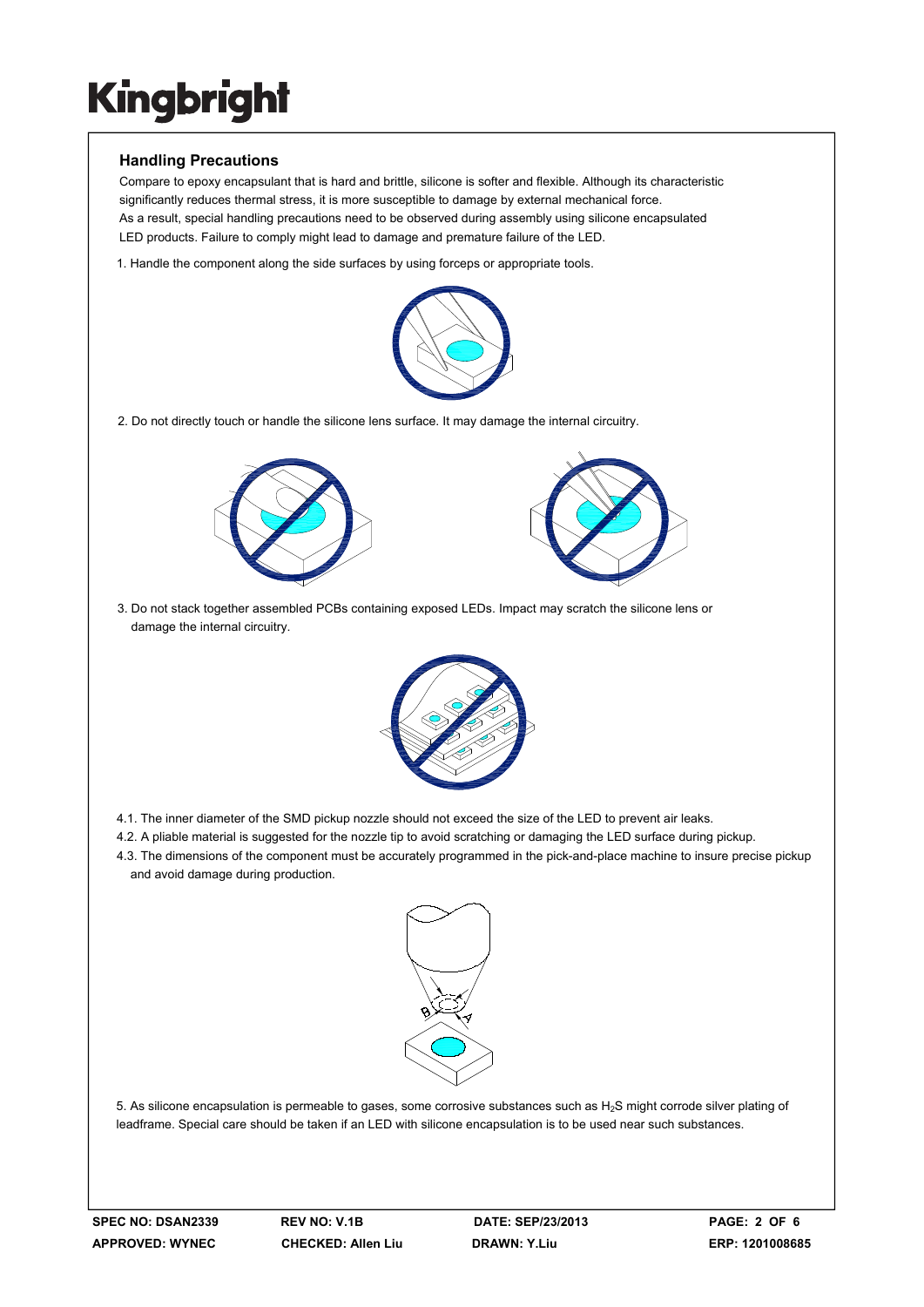#### **Selection Guide**

| <u>sonovu vii vaidu</u> |                               |                                     |      |      |                      |  |  |  |  |
|-------------------------|-------------------------------|-------------------------------------|------|------|----------------------|--|--|--|--|
| Part No.                | <b>Dice</b>                   | Iv (mcd) [2]<br>@ 20mA<br>Lens Type |      |      | Viewina<br>Angle [1] |  |  |  |  |
|                         |                               |                                     | Min. | Typ. | 201/2                |  |  |  |  |
| AA3528SYSK/J3           | Super Bright Yellow (AlGaInP) | <b>Water Clear</b>                  | 200  | 450  | $120^\circ$          |  |  |  |  |

Notes:

1. θ1/2 is the angle from optical centerline where the luminous intensity is 1/2 of the optical peak value.

2. Luminous intensity/ luminous Flux: +/-15%.

3. Luminous intensity value is traceable to the CIE127-2007 compliant national standards.

#### **Electrical / Optical Characteristics at TA=25°C**

| Symbol              | <b>Parameter</b>         | <b>Device</b>              | Typ. | Max. | <b>Units</b> | <b>Test Conditions</b> |
|---------------------|--------------------------|----------------------------|------|------|--------------|------------------------|
| λpeak               | Peak Wavelength          | <b>Super Bright Yellow</b> | 590  |      | nm           | $IF=20mA$              |
| <b>AD [1]</b>       | Dominant Wavelength      | <b>Super Bright Yellow</b> | 590  |      | nm           | $IF=20mA$              |
| $\Delta\lambda$ 1/2 | Spectral Line Half-width | <b>Super Bright Yellow</b> | 20   |      | nm           | $IF=20mA$              |
| C                   | Capacitance              | <b>Super Bright Yellow</b> | 45   |      | рF           | $V_F = 0V$ ; f=1MHz    |
| VF [2]              | <b>Forward Voltage</b>   | <b>Super Bright Yellow</b> | 2    | 2.5  | $\vee$       | $IF=20mA$              |
| <b>IR</b>           | <b>Reverse Current</b>   | <b>Super Bright Yellow</b> |      | 10   | uA           | $V_R = 5V$             |

Notes:

1.Wavelength: +/-1nm.

2. Forward Voltage: +/-0.1V.

3. Wavelength value is traceable to the CIE127-2007 compliant national standards.

#### **Absolute Maximum Ratings at TA=25°C**

| <b>Parameter</b>             | <b>Super Bright Yellow</b>           | <b>Units</b> |  |
|------------------------------|--------------------------------------|--------------|--|
| Power dissipation            | 125                                  | mW           |  |
| DC Forward Current           | 50                                   | mA           |  |
| Peak Forward Current [1]     | 140                                  | mA           |  |
| Reverse Voltage              | 5                                    |              |  |
| <b>Operating Temperature</b> | -40 $^{\circ}$ C To +85 $^{\circ}$ C |              |  |
| Storage Temperature          | -40 $^{\circ}$ C To +85 $^{\circ}$ C |              |  |

Note:

1. 1/10 Duty Cycle, 0.1ms Pulse Width.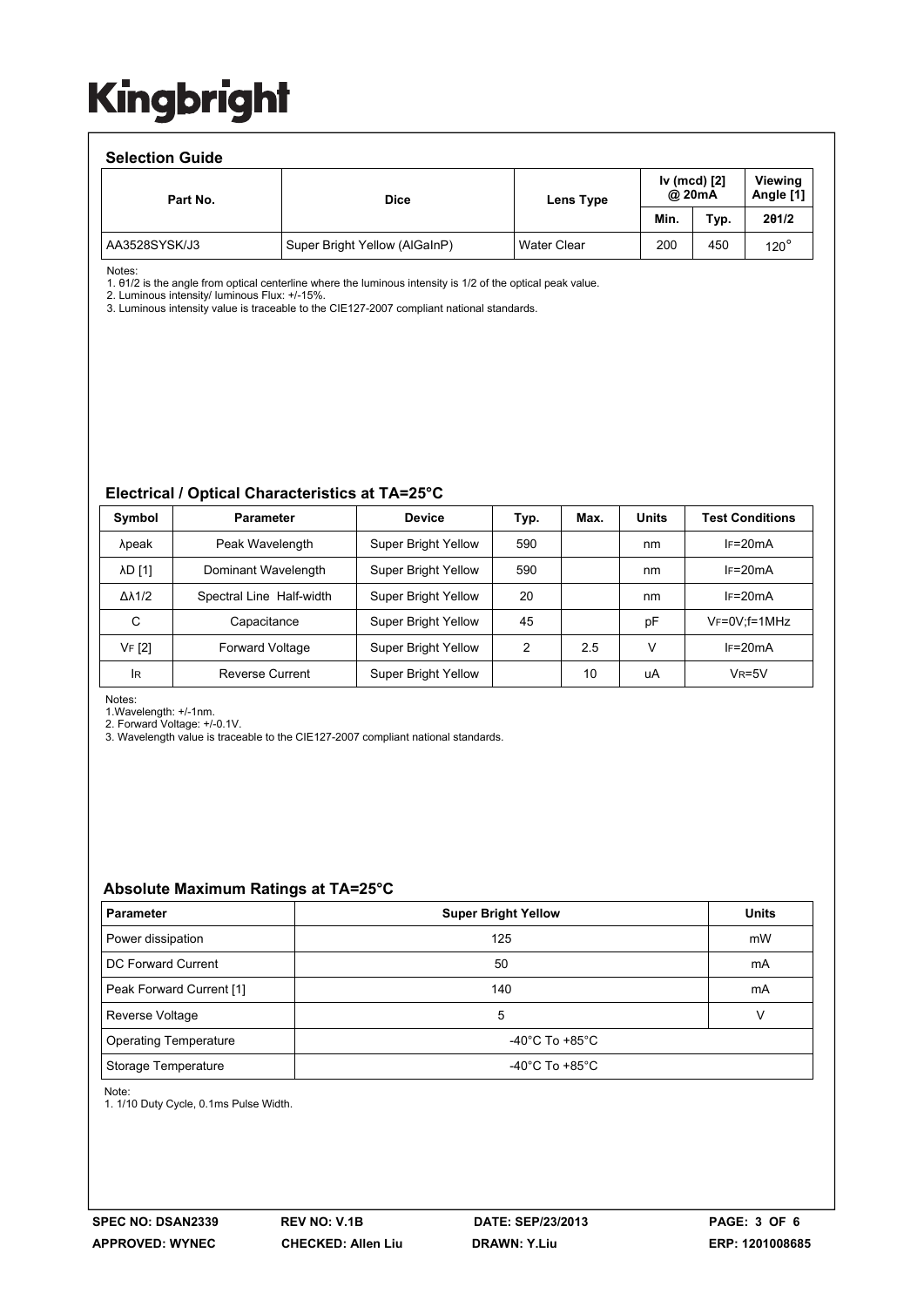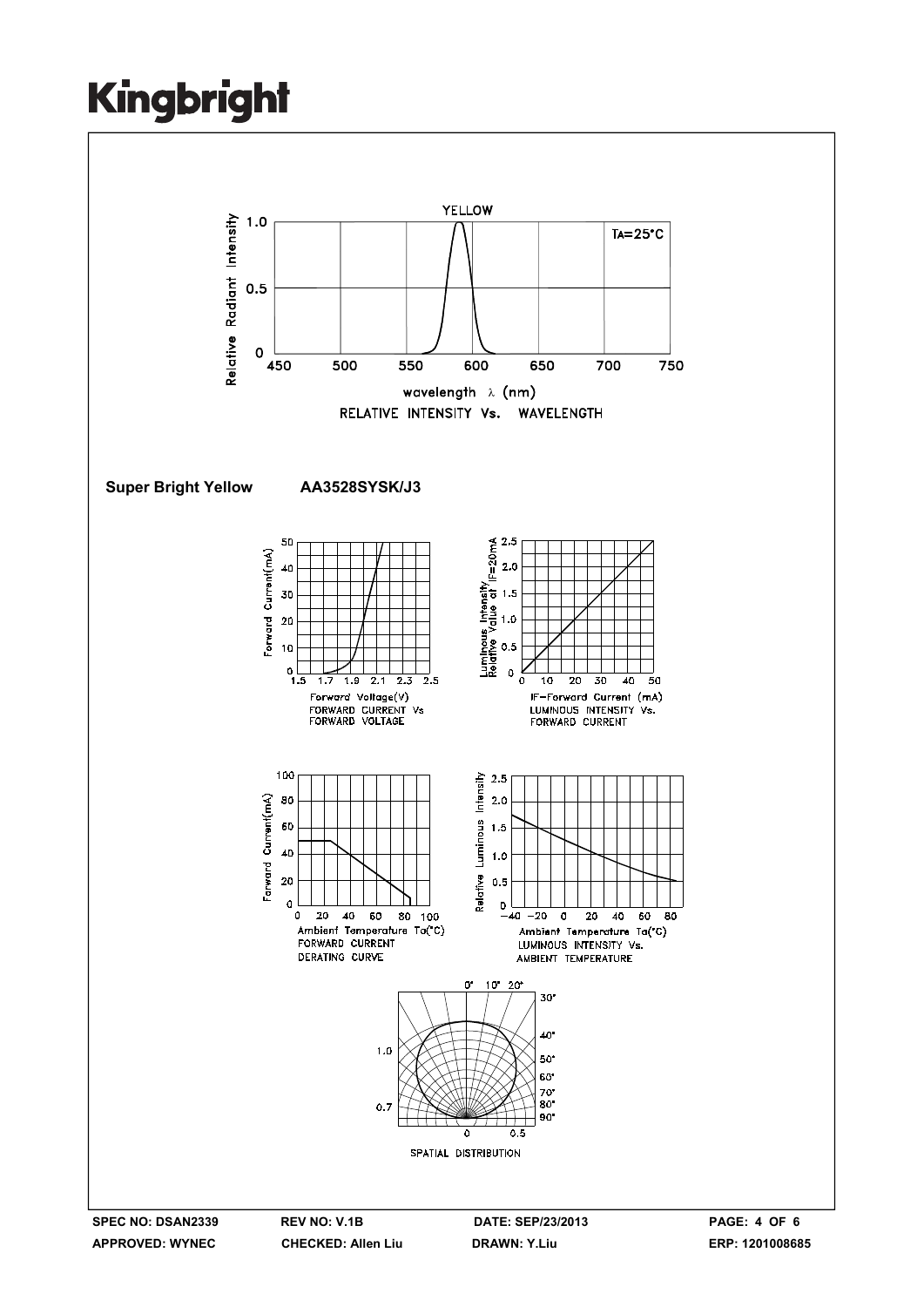## **AA3528SYSK/J3**

**Reflow soldering is recommended and the soldering profile is shown below. Other soldering methods are not recommended as they might cause damage to the product.**